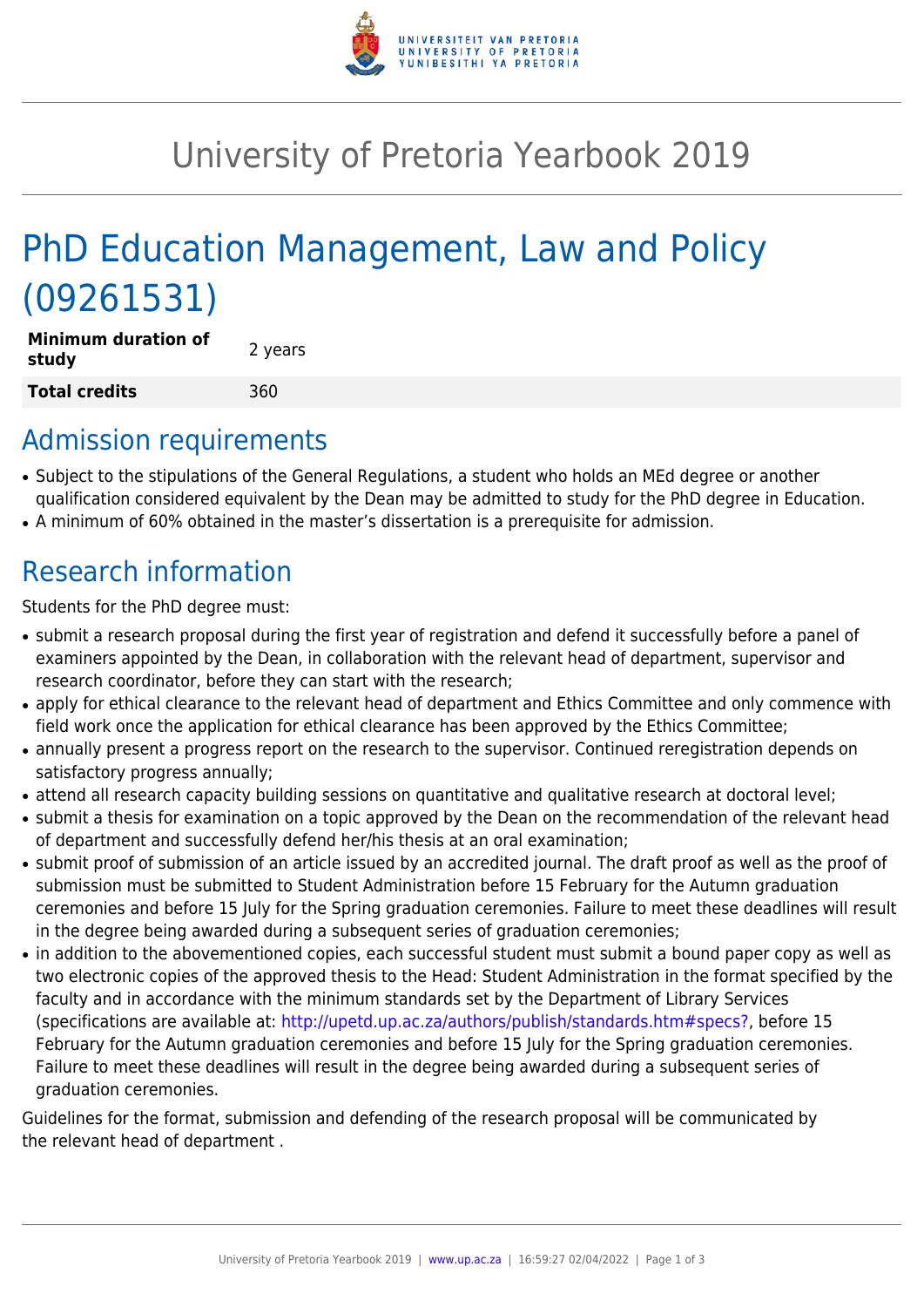

### Curriculum: Year 1

**Minimum credits: 360**

#### **Core modules**

#### **Thesis: Education management 990 (OWB 990)**

| <b>Module credits</b>         | 360.00                                         |
|-------------------------------|------------------------------------------------|
| <b>Prerequisites</b>          | No prerequisites.                              |
| Language of tuition           | Module is presented in English                 |
| <b>Department</b>             | <b>Education Management and Policy Studies</b> |
| <b>Period of presentation</b> | Year                                           |